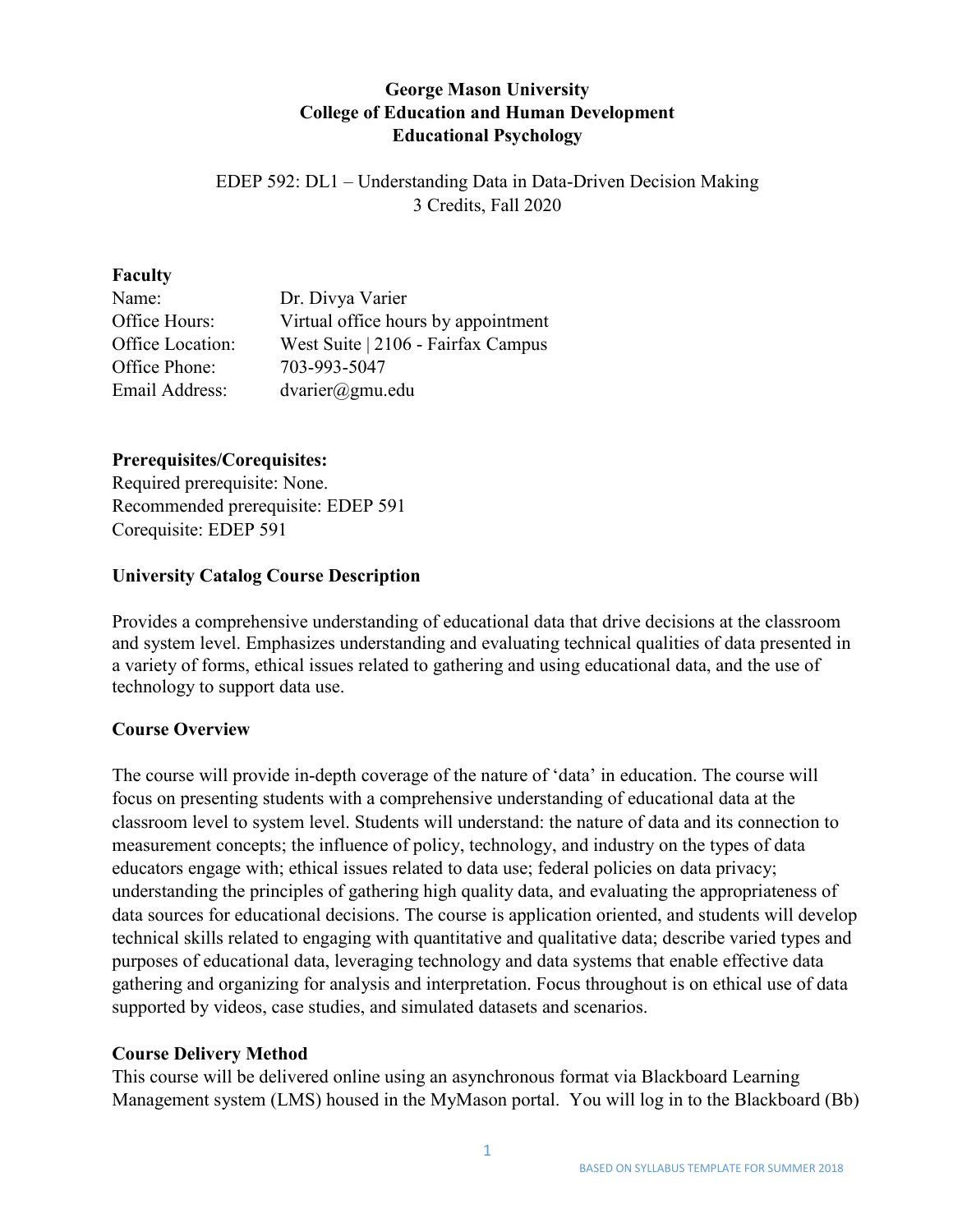course site using your Mason email name (everything before @masonlive.gmu.edu) and email password. The course site will be available on August 15, 2020.

## **Under no circumstances, may candidates/students participate in online class sessions (either by phone or Internet) while operating motor vehicles. Further, as expected in a face-to-face class meeting, such online participation requires undivided attention to course content and communication.**

To participate in this course, students will need to satisfy the following technical requirements:

• High-speed Internet access with standard up-to-date browsers. To get a list of Blackboard's supported browsers see: [https://help.blackboard.com/Learn/Student/Getting\\_Started/Browser\\_Support#supported](https://help.blackboard.com/Learn/Student/Getting_Started/Browser_Support#supported-browsers)[browsers](https://help.blackboard.com/Learn/Student/Getting_Started/Browser_Support#supported-browsers)

To get a list of supported operation systems on different devices see: [https://help.blackboard.com/Learn/Student/Getting\\_Started/Browser\\_Support#tested-devices](https://help.blackboard.com/Learn/Student/Getting_Started/Browser_Support#tested-devices-and-operating-systems)[and-operating-systems](https://help.blackboard.com/Learn/Student/Getting_Started/Browser_Support#tested-devices-and-operating-systems)

- Students must maintain consistent and reliable access to their GMU email and Blackboard, as these are the official methods of communication for this course.
- Students will need a headset microphone for use with the Blackboard Collaborate web conferencing tool. [Delete this sentence if not applicable.]
- Students may be asked to create logins and passwords on supplemental websites and/or to download trial software to their computer or tablet as part of course requirements.
- The following software plug-ins for PCs and Macs, respectively, are available for free download: [Add or delete options, as desire.]
	- o Adobe Acrobat Reader: <https://get.adobe.com/reader/>
	- o Windows Media Player: <https://support.microsoft.com/en-us/help/14209/get-windows-media-player>
	- o Apple Quick Time Player: [www.apple.com/quicktime/download/](http://www.apple.com/quicktime/download/)

## *Expectations*

- Course Week: Because asynchronous courses do not have a "fixed" meeting day, **our week will start on Monday, and finish on Sunday**.
- Log-in Frequency: Students must actively check the course Blackboard site and their GMU email for communications from the instructor, class discussions, and/or access to course materials at least 4 times per week.
- Participation:

Students are expected to actively engage in all course activities throughout the semester, which includes viewing all course materials, completing course activities and assignments, and participating in course discussions and group interactions. Each week, you will read approximately 30 pages, complete online activities, work on assignments to be submitted through Blackboard, and take quizzes.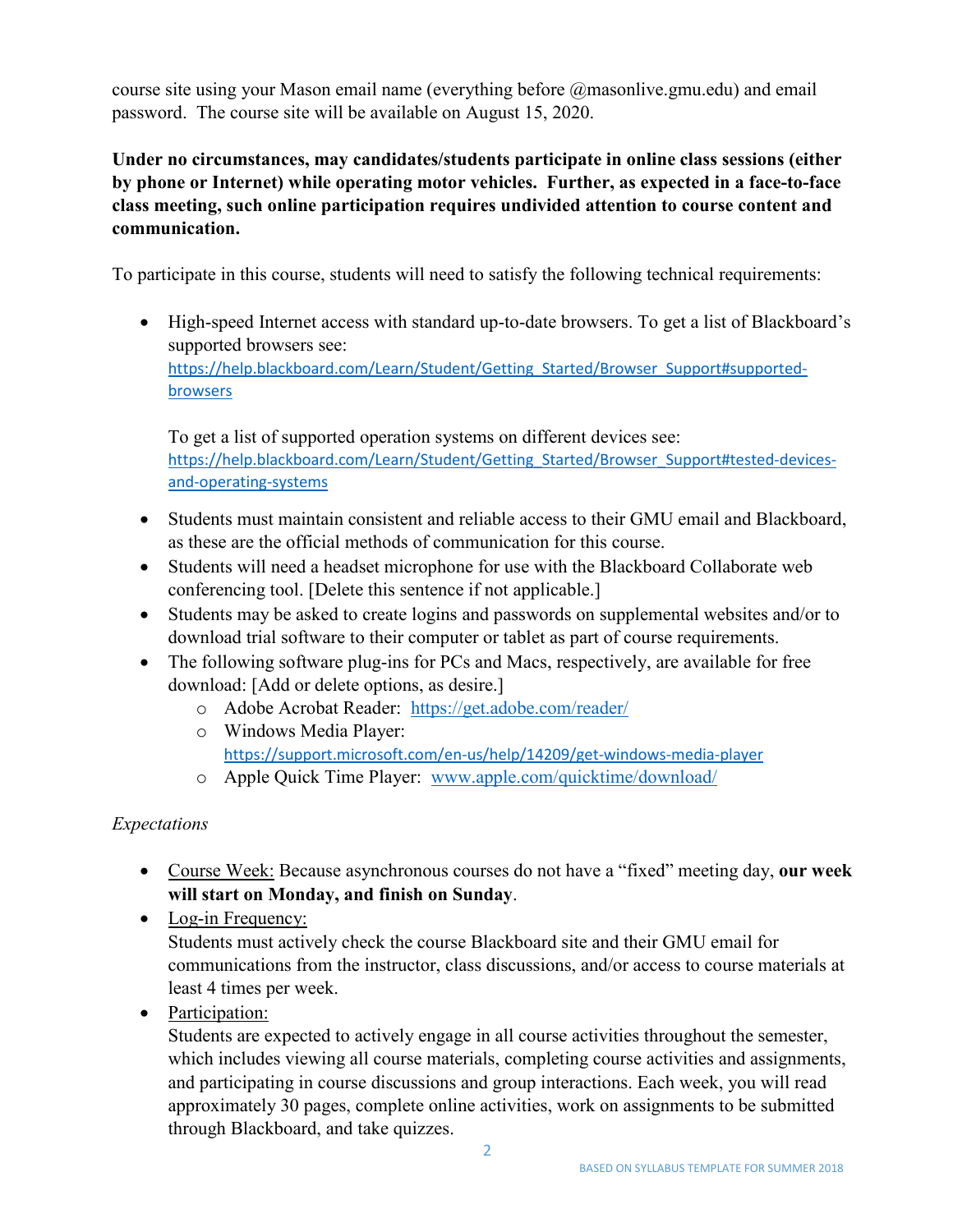• Technical Competence:

Students are expected to demonstrate competence in the use of all course technology. Students who are struggling with technical components of the course are expected to seek assistance from the instructor and/or College or University technical services.

• Technical Issues:

Students should anticipate some technical difficulties during the semester and should, therefore, budget their time accordingly. Late work will not be accepted based on individual technical issues.

• Workload:

Please be aware that this course is **not** self-paced. Students are expected to meet *specific deadlines* and *due dates* listed in the **Class Schedule** section of this syllabus. It is the student's responsibility to keep track of the weekly course schedule of topics, readings, activities and assignments due.

• Instructor Support:

Students may schedule a one-on-one meeting to discuss course requirements, content or other course-related issues. Those unable to come to a Mason campus can meet with the instructor via telephone or web conference. Students should email the instructor to schedule a one-on-one session, including their preferred meeting method and suggested dates/times.

• Netiquette:

The course environment is a collaborative space. Experience shows that even an innocent remark typed in the online environment can be misconstrued. Students must always re-read their responses carefully before posting them, so as others do not consider them as personal offenses. *Be positive in your approach with others and diplomatic in selecting your words*. Remember that you are not competing with classmates, but sharing information and learning from others. All faculty are similarly expected to be respectful in all communications.

• Accommodations:

Online learners who require effective accommodations to ensure accessibility must be registered with George Mason University Disability Services.

## **Course Logistics**

Access to [MyMason](http://mymason.gmu.edu/) and Mason email are required to participate successfully in this course. Check the [IT Support Center](http://itservices.gmu.edu/) website. Please make sure to update your computer and prepare yourself to begin using the online format BEFORE the first day of class. Read the information under "Technical Requirements" above.

Though the delivery method is entirely online, it should take you the same amount of time as other 3-credit courses. You should **expect to spend an** *average* **of 8 to 10 hours on coursework for each class session** (this includes the time you would have spent in a classroom).

## **Learner Outcomes or Objectives**

This course forms a foundation for the data literacy certificate courses in the sequence. As such, it will inform educators of the importance and role of data-driven decision-making (DDDM) to improve teaching and learning.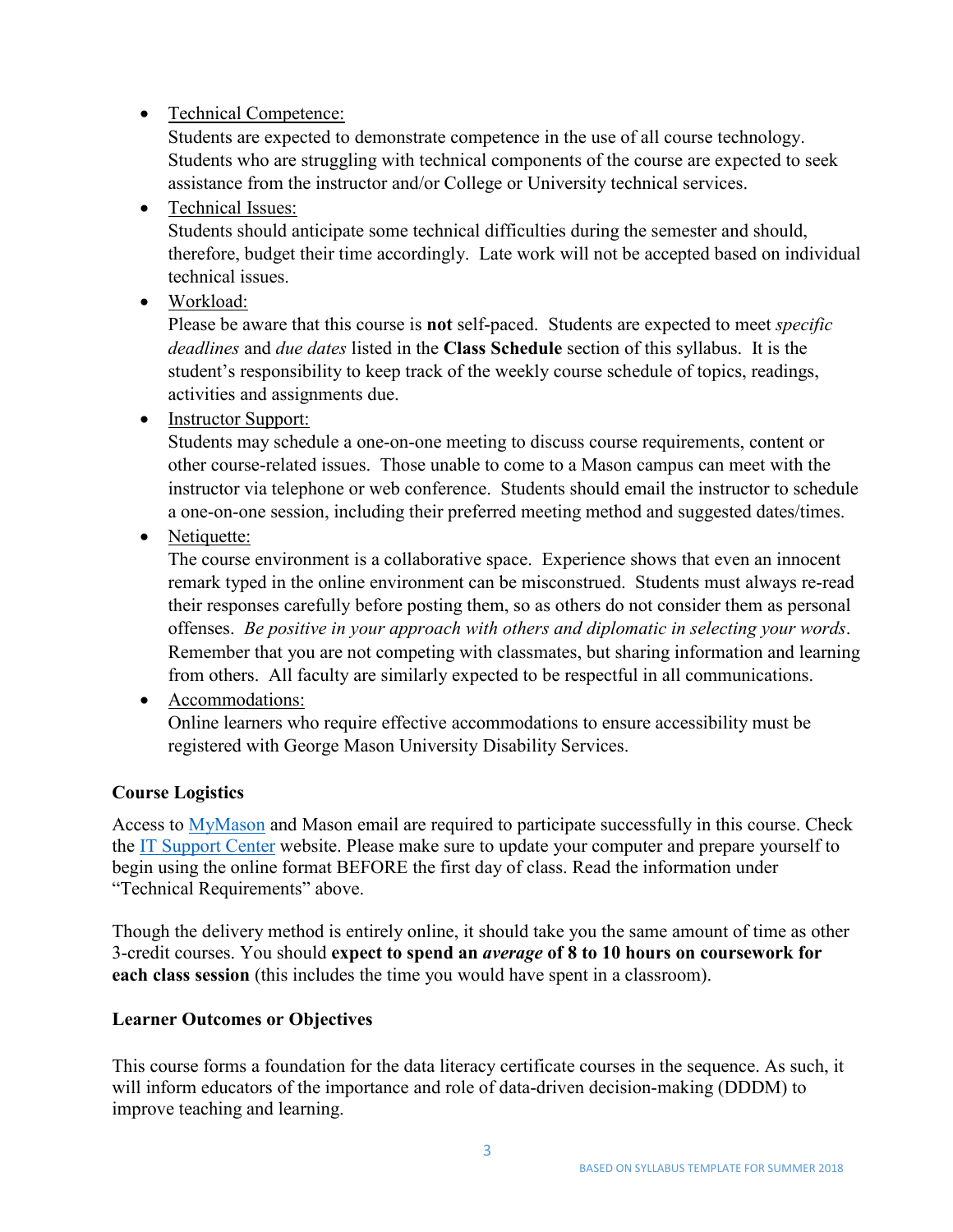Emphasis is placed on the learning principles, cognitive processes, and psychometric principles as they pertain to instructional and assessment issues. Students should have a working knowledge of potential data sources and existing data from classrooms, schools, or at the district level. By the end of this **asynchronous online course** students will be able to:

- Identify how data-driven decision-making is implied or made explicit in federal statutes and state assessment programs, particularly for the state where employed.
- Explain the differences between the conceptual frameworks underlying classroom and system level assessment data.
- Explain how data from these multiple frameworks are applied to inform decision making about learning and teaching.
- Demonstrate understanding of basic measurement and statistics concepts that enable educators to describe data and conduct data analysis.
- Understand characteristics of qualitative data used in instructional decision-making (e.g, data from systematic observations)
- Understand the role of technology in gathering and analyzing educational data at the system and classroom level.
- Understand ethical issues concerning educational data and data use.
- Explain the range of testing issues that educators confront and describe sound ways to handle those issues effectively.
- Discern critical issues related to the role of DDDM in public school accountability and high stakes testing including issues of social justice and equity

## **Professional Standards**

Learner outcomes are consistent with the Educational Psychology Program standards. The standards, expressed as learner outcomes for assessment for data-driven decision making, are:

- Educators will demonstrate an understanding of principles and theories of learning, cognition, motivation, and development as they apply to a wide variety of contemporary assessment contexts.
- Educators will use their knowledge, skills, and dispositions to apply principles and theories of learning, cognition, motivation, and development to analyze and develop instruction based on sound assessment principles.
- Educators will demonstrate an understanding of the basic concepts, principles, techniques, approaches, and ethical issues involved in educational data use.

## **Student Outcomes & Relationship to Professional Standards**

The student outcomes for the certificate are informed by standards for what teachers should know and be able to do established by various organizations:

- 1. [Standards for Teacher Competence in Educational Assessment of Students](https://buros.org/standards-teacher-competence-educational-assessment-students) (1990)
- 2. [Data Quality Campaign](https://dataqualitycampaign.org/)
- 3. [Interstate New Teacher Assessment and Support Consortium](http://programs.ccsso.org/projects/interstate_new_teacher_assessment_and_support_consortium/) (InTASC)
- 4. [American Federation of Teachers](https://www.aft.org/)
- 4. [The Five Core Propositions of the National Board for Professional Teaching Standards](https://www.nbpts.org/standards-five-core-propositions/)

4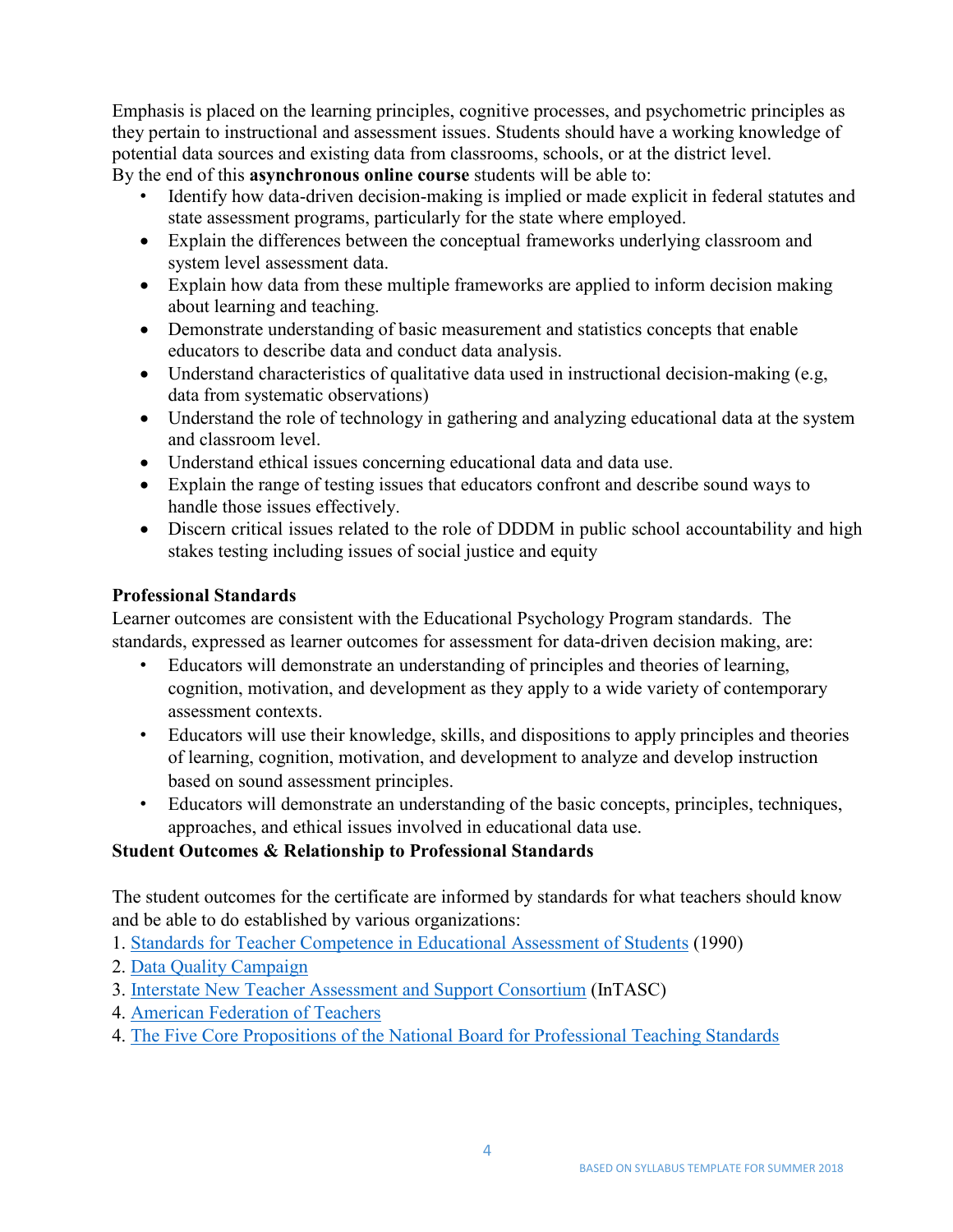## **Required Texts**

- Van Blerkom, M. L. (2017). *Measurement and statistics for teachers* (2<sup>nd</sup> ed.). New York, NY: Routledge.
- Koretz, D. (2009). *Measuring up: What educational testing really tells us.* Cambridge, MA: Harvard University Press.
- Johnson, J. H., & Gluck, M. (2016). *Everydata: The misinformation hidden in the little data you consume every day.* Brookline, MA: Bibliomotion.

#### **Supplementary Readings**

Selected readings will be assigned for the course and made available on Blackboard. These include:

- Garner, B., Thorne, J. K., & Horn, I. S. (2017). Teachers interpreting data for instructional decisions: Where does equity come in? *Journal of Educational Administration*, *55*(4), 407– 426. Doi:<https://doi.org/10.1108/JEA-09-2016-0106>
- Honan, E. (2015). Small data: Working with qualitative information in the literacy classroom. *Literacy Learning: The Middle Years*, *23(3),* 57–68. Retrieved from: <https://www.alea.edu.au/resources/literacy-learning-the-middle-years-ll>
- Mandinach, E., Parton, B., Gummer, E., & Anderson, R. (2015). Ethical and appropriate data use requires data literacy. *Phi Delta Kappan, 96(5)*, 25–28. Doi: https://doi.org/10.1177/0031721715569465
- National Forum on Education Statistics. (2010). *The forum guide to data ethics.* U.S. Department of Education. Washington, DC: National Center for Education Statistics.
- Park, V., St John, E., Datnow, A., & Choi, B. (2017). The balancing act: Student classroom placement routines and the uses of data in elementary schools. *Journal of Educational Administration*, *55*(4), 390–406. Doi:<https://doi.org/10.1108/JEA-09-2016-0098>

#### **Course Performance Evaluation**

Students are expected to submit all assignments on time in the manner outlined by the instructor (e.g., Blackboard, Tk20, hard copy). Late assignments will not be accepted without prior instructor approval. An excused late submission will at best receive a grade of B (in points) for that assignment.

- **Class Participation (130 points, 13 class sessions)**. Students will participate in online discussion boards in a meaningful way. Assigned readings are to be completed. Active contribution means you post in specified discussion boards and respond to classmates' posts meaningfully. Please review Netiquette in preparation for this class. Mini quizzes may be included in class participation and are usually aligned to assigned readings, videos, or other class materials.
- **Analysis of teaching-learning scenarios (TLS) (30 points total, six assignments)**. Students will complete six scenarios/activities. Specific directions will be provided for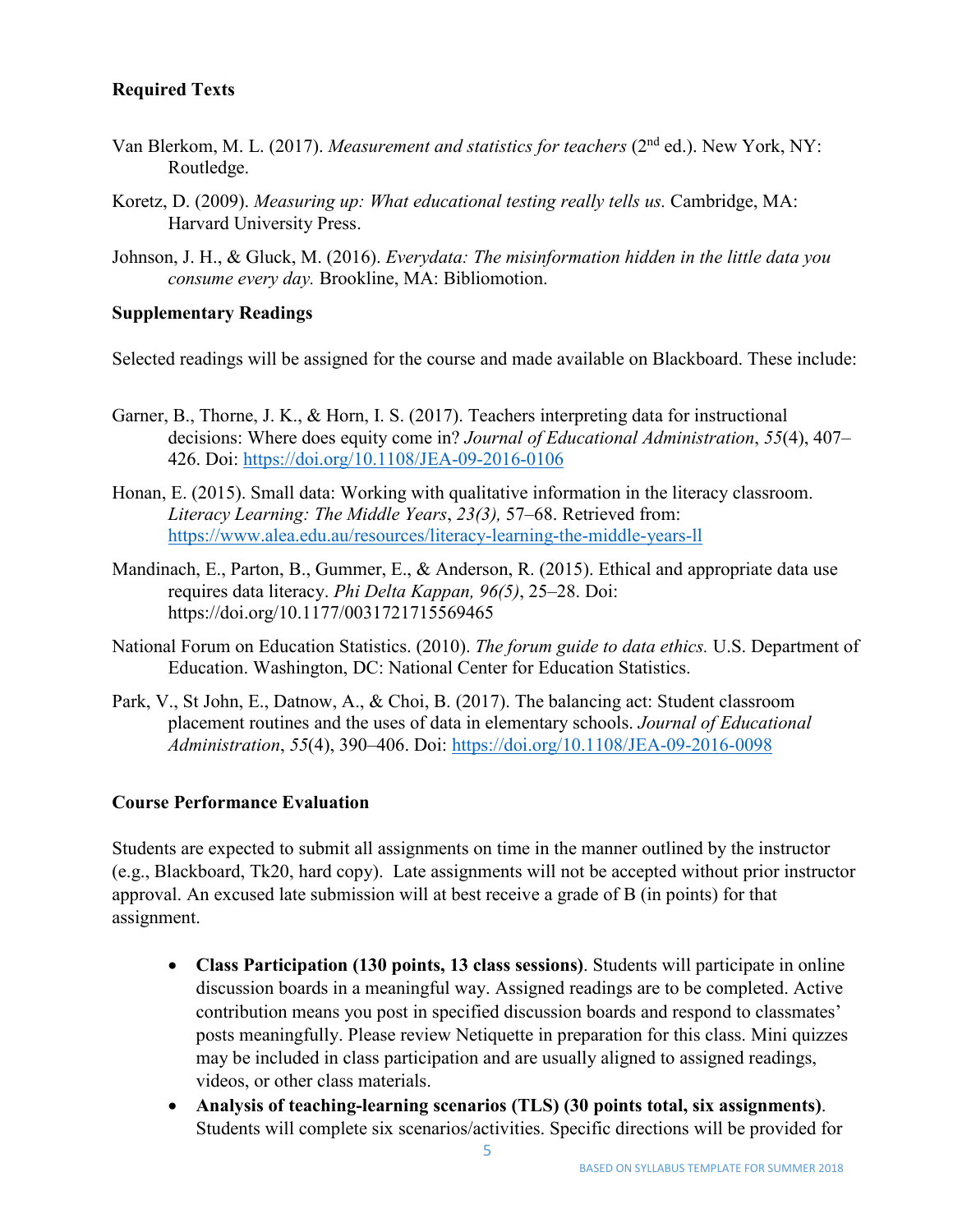each scenario. Students will apply appropriate course concepts to complete these activities.

- **Module 2 Assignment (40 points):** Students will submit a 5-6 page double spaced 12 point Times New Roman font paper on one of the educational data kits (comprised of case study  $+$  dataset  $+$  report) to describe types of questions that can be asked and answered using the available information. The students will apply the concepts from Module 2 on fundamental statistics and qualitative data. Students will address reliability and validity issues as appropriate.
- **Module 3 Module Assignment (50 points):** Students will choose one of the case studies provided to develop a *Data Gathering, Management, and Analysis* plan. The paper will be 5-6 pages double-spaced 12" Times New Roman font. The paper will address the following: purposes of data use and the data sources that will be gathered, a plan for managing those data using technology-based tools, and a plan for systematic analysis.

### **Grading**

There are 250 total points for the course distributed among the four assignments listed above.

### • **Grading scale**:

 $A+ = 245 - 250$  points  $A = 232-244$  points  $A = 225 - 231$  points  $B<sup>+</sup> = 220-224$  points  $B = 207-219$  points  $B = 200 - 206$  points  $C = 175-199$  points  $F = 174$  or fewer points

## **Professional Dispositions**

See <https://cehd.gmu.edu/students/polices-procedures/>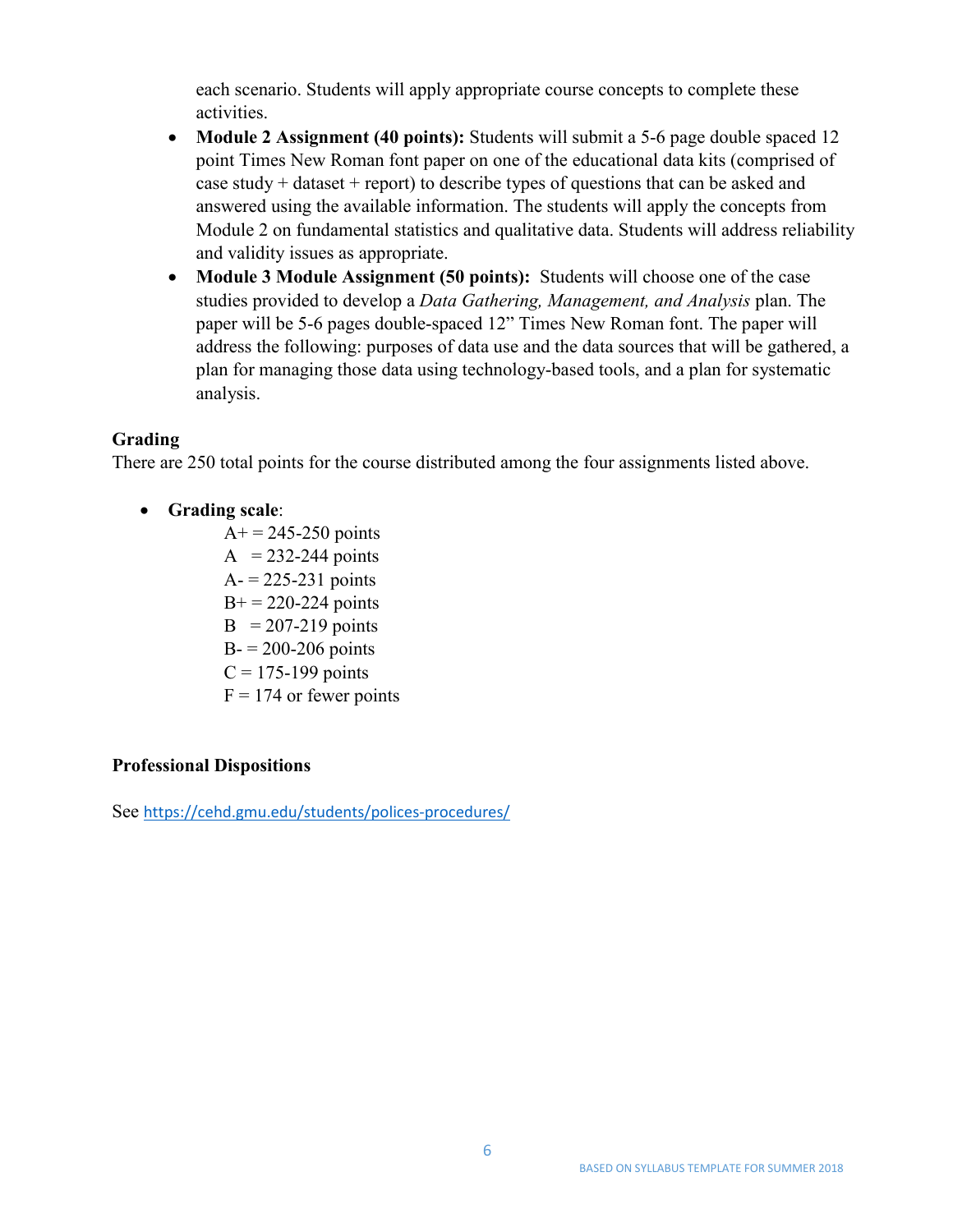## **Class Schedule**

| <b>MODULES</b>                                                                | <b>WEE</b><br><b>KS</b>                             | <b>TOPICS</b>                                                                                                                     | <b>READINGS/MULTIM</b><br><b>EDIA</b>                                                                                     | <b>ACTIVITES/ASSIGNM</b><br><b>ENTS DUE AND DUE</b><br><b>DATES</b>                   |
|-------------------------------------------------------------------------------|-----------------------------------------------------|-----------------------------------------------------------------------------------------------------------------------------------|---------------------------------------------------------------------------------------------------------------------------|---------------------------------------------------------------------------------------|
| <b>Module 1:</b><br>Introductio<br>n to<br><b>Educational</b><br>Data         | 1<br>Aug 24<br>$- Aug$<br>30                        | Data in<br>Education                                                                                                              | Koretz, Chap 1, 2, 4<br>Johnson & Gluck,<br>Chapter 1                                                                     | Discussion Board/Activity<br>1                                                        |
|                                                                               | $\mathbf{2}$<br>Aug 31-<br>Sep 6                    | Data in<br>Education:<br>Diverse Types<br>of Data                                                                                 | Koretz Chapter 5 & 6<br>Johnson & Gluck,<br>Chapter 3                                                                     | Discussion Board/Activity<br>$\overline{2}$                                           |
|                                                                               | $\overline{3}$<br>Sep 14-<br><b>Sep 20</b>          | <b>Critical Issues:</b><br>Educational<br>Equity                                                                                  | Garner, Thorne, & Horn,<br>2017<br>Park, St John, Datnow, &<br>Choi, 2017                                                 | Discussion Board/<br>Activity 3<br>TLS 1: Equity Audit Case<br>Study                  |
|                                                                               | $\overline{\mathbf{4}}$<br>Sep 21-<br><b>Sep 27</b> | Data Quality                                                                                                                      | Koretz Chapter 3,<br>Johnson & Gluck,<br>Chapter 2                                                                        | Discussion Board/Activity<br>$\overline{4}$<br>TLS 2: Evaluating Data<br>Quality      |
| <b>Module 2:</b><br><b>Describing</b><br>and<br><b>Understand</b><br>ing Data | 5<br>Sep 28-<br>Oct 4                               | Levels of<br>Measurement;<br>Describing<br>Data $I -$<br>Understanding<br>Summary<br>Statistics-<br>(frequencies,<br>proportions) | Koretz Chapters 7, 8, 9<br>Johnson & Gluck<br>Chapter 4, 5, 6 & 7<br>Van Blerkon - Chapter<br>18<br>TBD: Visualizing Data | Discussion Board /<br>Activity 5<br>Week 5 TLS 3:<br><b>Fundamental Statistics</b>    |
|                                                                               | 6<br>Oct 5 -<br><b>Oct 11</b>                       | Describing<br>Data II:<br>Summary<br><b>Statistics</b><br>(central)<br>tendency,<br>variability,<br>correlations)                 | $\overline{\text{Van Blerkon}} - \text{Chapter}$<br>$20 - 22$                                                             | Discussion Board /<br>Activity 6<br>Week 6 TLS 4:<br><b>Fundamental Statistics II</b> |
|                                                                               | $\overline{7}$<br>Oct 12-<br><b>Oct 18</b>          | Describing<br>Data III:<br>Validity and<br>Reliability                                                                            | Van Blerkon - Chapter 2,<br>4, 5, 11                                                                                      | Discussion Board /<br>Activity 7                                                      |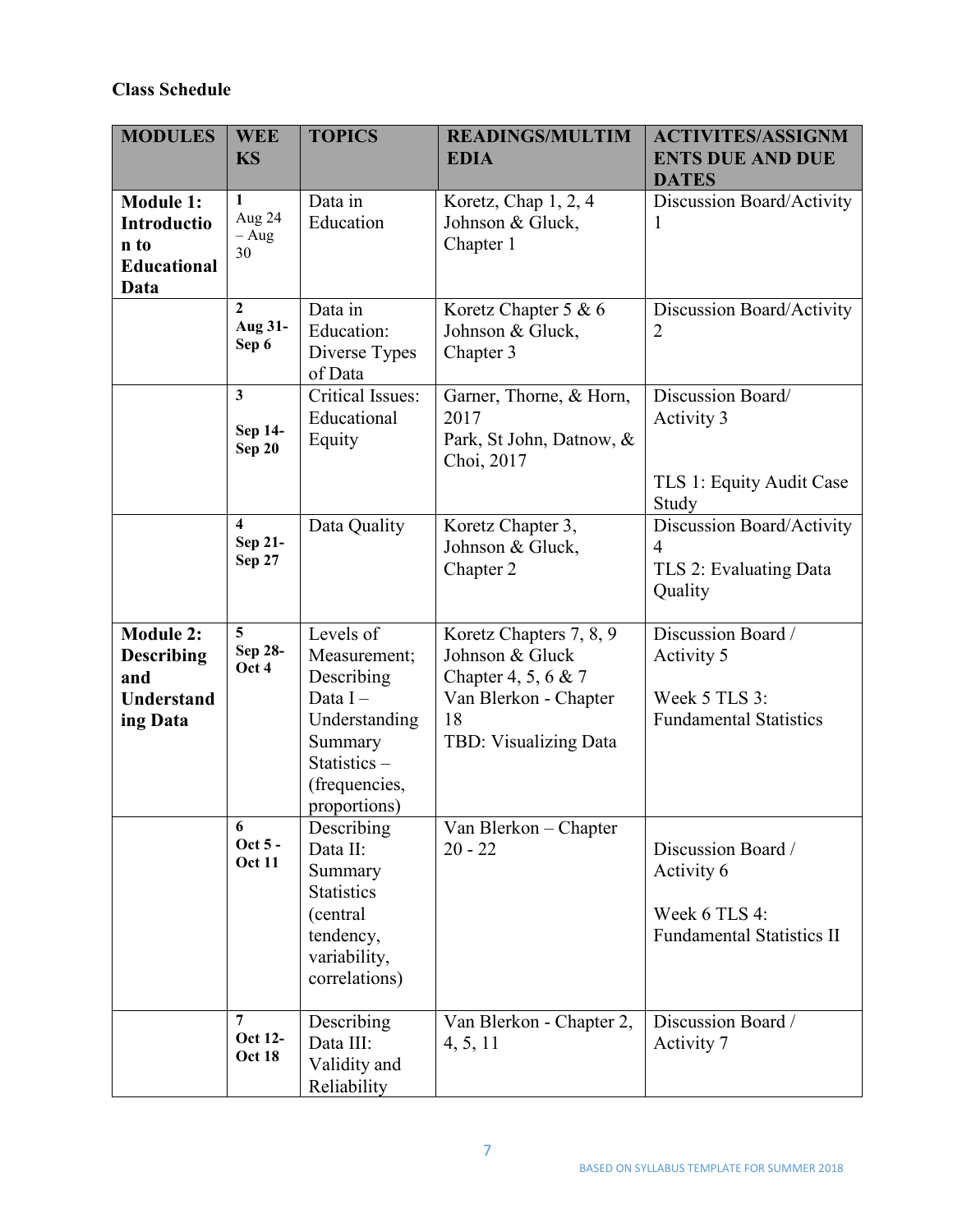|                                                         | 8<br>Oct 19 -<br><b>Oct 25</b>                | Connecting<br>Data and Data<br>Use                                                              |                                                            | Discussion Board /<br>Activity 8                                               |
|---------------------------------------------------------|-----------------------------------------------|-------------------------------------------------------------------------------------------------|------------------------------------------------------------|--------------------------------------------------------------------------------|
|                                                         | 9<br>Oct 26-<br>Nov 1                         | Visualizing<br>Data:<br>Interpreting<br>Charts $&$<br>Graphs,<br>Constructing<br>Graphs         | Van Blerkon – Chapter<br>19                                | Discussion Board /<br>Activity 9<br>Week 9: Module II:<br>Assignment Due       |
|                                                         | 10<br>Nov $2-$<br>Nov 8                       | Qualitative<br>Data<br>Gathering Data<br>Through<br>Systematic<br>Observations                  | Honan, 2015                                                | Discussion Board/<br>Activity 10<br>TLS 5: Using Qualitative<br>Data           |
| <b>Module 3:</b><br><b>Ethics;</b><br><b>Technology</b> | 11<br>Nov $9-$<br><b>Nov 15</b>               | Ethical Use of<br>Data: Policy                                                                  | Koretz Chapter 10, 11<br>&12<br><b>TBD</b>                 | Discussion Board/<br>Activity 11                                               |
|                                                         | 12<br><b>Nov 16</b><br>$-$ Nov<br>22          | Ethical Use of<br>Data: Practice                                                                | <b>NFES (2010)</b><br>Mandinach et al (2015)               | Discussion Board/<br>Activity 12                                               |
|                                                         | Nov. 23 - 29<br>Thanksgiving Break – no class |                                                                                                 |                                                            |                                                                                |
|                                                         | 13<br><b>Nov 30-</b><br>Dec 6                 | Technology,<br>Industry and<br>Data:<br>Proliferation of<br>data in<br>schools/instituti<br>ons | <b>TBD</b><br>Johnson & Gluck<br>Chapter $8 & 9$           | Discussion Board/<br>Activity 13                                               |
|                                                         | 14<br>Decemb<br>er 7 - 13                     | Technology to<br>Help Gather,<br>Compile,<br>Analyze Data                                       | TBD: Tools, Software for<br>Data Management,<br>Dashboards | TLS 6: Using technology<br>for data management<br>Discussion board: Wrap<br>Up |
|                                                         | <b>Dec 18</b>                                 |                                                                                                 |                                                            | Module 3 Assignment<br>Due                                                     |

Note: Faculty reserves the right to alter the schedule as necessary, with notification to students.

## **Core Values Commitment**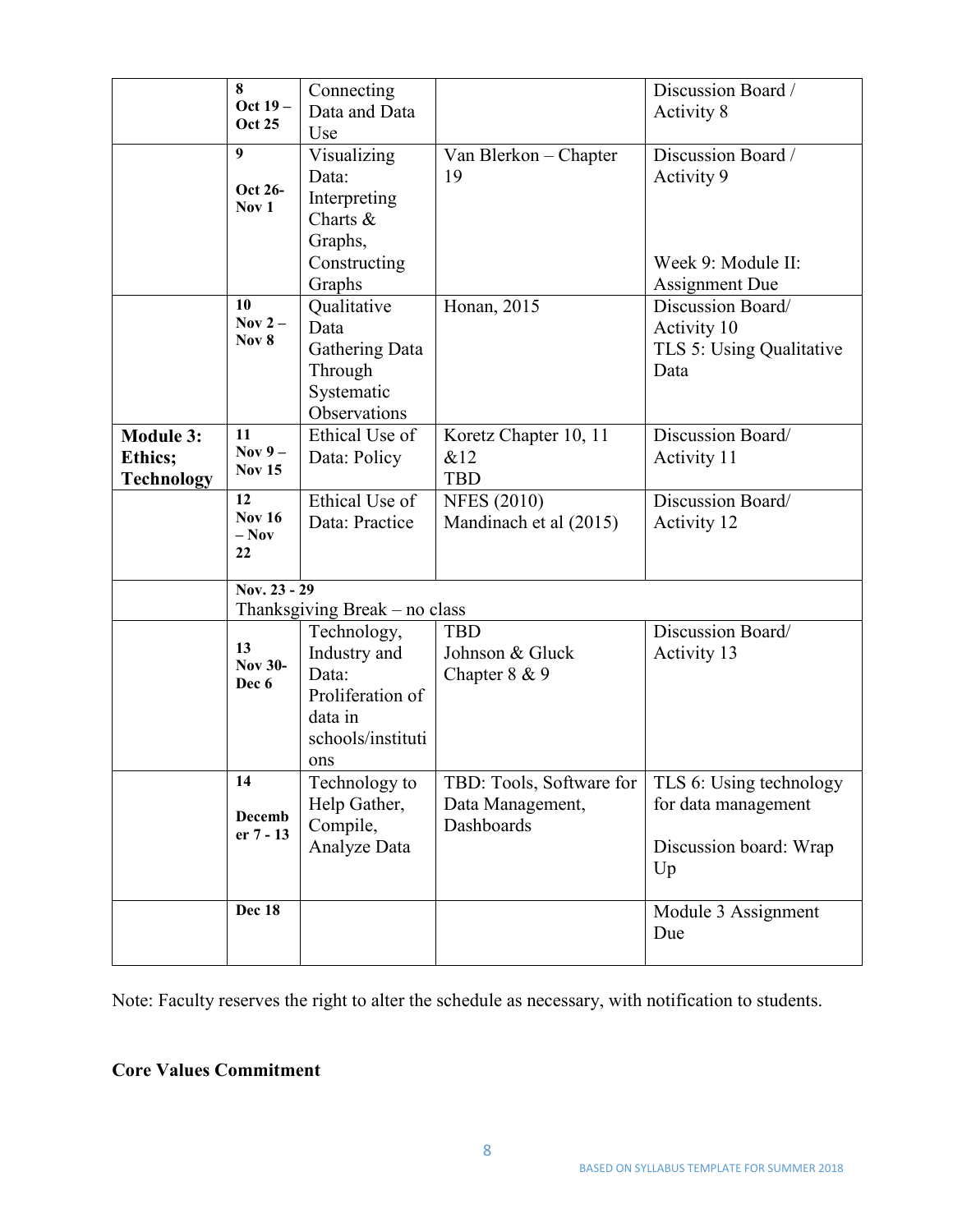The College of Education and Human Development is committed to collaboration, ethical leadership, innovation, research-based practice, and social justice. Students are expected to adhere to these principles: [http://cehd.gmu.edu/values/.](http://cehd.gmu.edu/values/)

## **GMU Policies and Resources for Students**

## *Policies*

- Students must adhere to the guidelines of the Mason Honor Code (see <https://catalog.gmu.edu/policies/honor-code-system/>).
- Students must follow the university policy for Responsible Use of Computing (see [https://universitypolicy.gmu.edu/policies/responsible-use-of-computing/\)](https://universitypolicy.gmu.edu/policies/responsible-use-of-computing/).
- Students are responsible for the content of university communications sent to their Mason email account and are required to activate their account and check it regularly. All communication from the university, college, school, and program will be sent to students **solely** through their Mason email account.
- Students with disabilities who seek accommodations in a course must be registered with George Mason University Disability Services. Approved accommodations will begin at the time the written letter from Disability Services is received by the instructor (see <https://ds.gmu.edu/>).
- Students must silence all sound emitting devices during class unless otherwise authorized by the instructor.

## *Campus Resources*

- Support for submission of assignments to Tk20 should be directed to  $tk20$ help $@gmu$ .edu or [https://cehd.gmu.edu/aero/tk20.](https://cehd.gmu.edu/aero/tk20) Questions or concerns regarding use of Blackboard should be directed to [https://its.gmu.edu/knowledge-base/blackboard-instructional-technology](https://its.gmu.edu/knowledge-base/blackboard-instructional-technology-support-for-students/)[support-for-students/.](https://its.gmu.edu/knowledge-base/blackboard-instructional-technology-support-for-students/)
- For information on student support resources on campus, see <https://ctfe.gmu.edu/teaching/student-support-resources-on-campus>

#### **Notice of mandatory reporting of sexual assault, interpersonal violence, and stalking:**

As a faculty member, I am designated as a "Responsible Employee," and must report all disclosures of sexual assault, interpersonal violence, and stalking to Mason's Title IX Coordinator per University Policy 1202. If you wish to speak with someone confidentially, please contact one of Mason's confidential resources, such as Student Support and Advocacy Center (SSAC) at 703-380- 1434 or Counseling and Psychological Services (CAPS) at 703-993-2380. You may also seek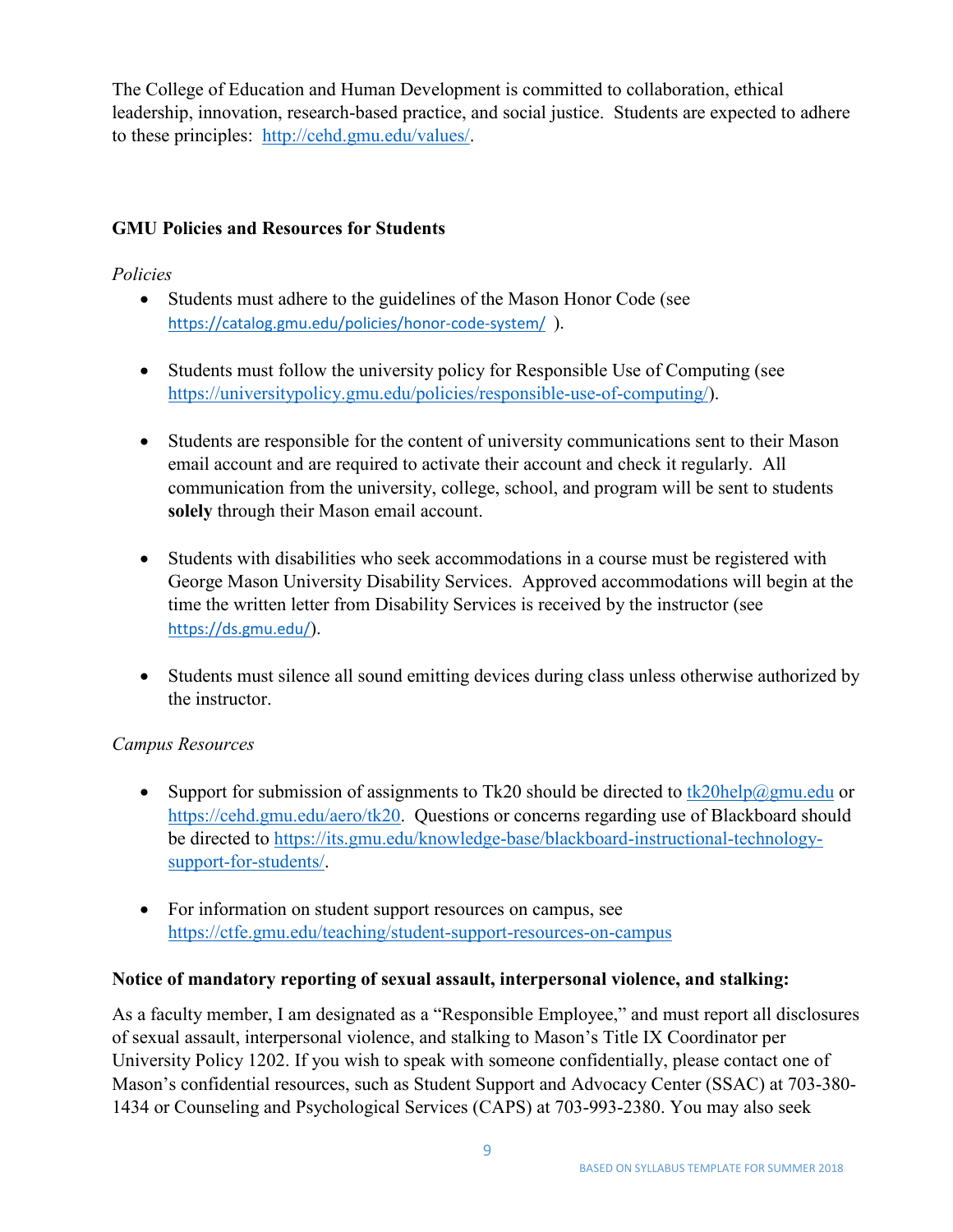assistance from Mason's Title IX Coordinator by calling 703-993-8730, or emailing [titleix@gmu.edu.](mailto:titleix@gmu.edu)

**For additional information on the College of Education and Human Development, please visit our website<https://cehd.gmu.edu/students/> .**

## **Rubric: Class Participation**

Student participation is imperative to student learning and a successful class. The following rubric outlines how student participation scores will be determined in this course. All students are expected to demonstrate specific characteristics and actions throughout the semester. The quality and quantity of these actions will determine the points assigned for participation.

#### **Students are expected to:**

- a) Be well prepared for class by completing assigned readings.
- b) Participate fully in class activities and assignments take an active part in small and large group online discussions (without dominating the conversations). Students will provide evidence of their engagement with video lectures by scoring at least an 80% on quizzes.
- c) Discussion Board: Make insightful comments, which are informed by required readings and demonstrate reflection on those readings. Specifically, students should come to the asynchronous class with questions, comments, and thoughts on the current readings.
- d) Treat class activities, group discussions, and class discussions as important components of the course, showing respect for fellow classmates and the course material.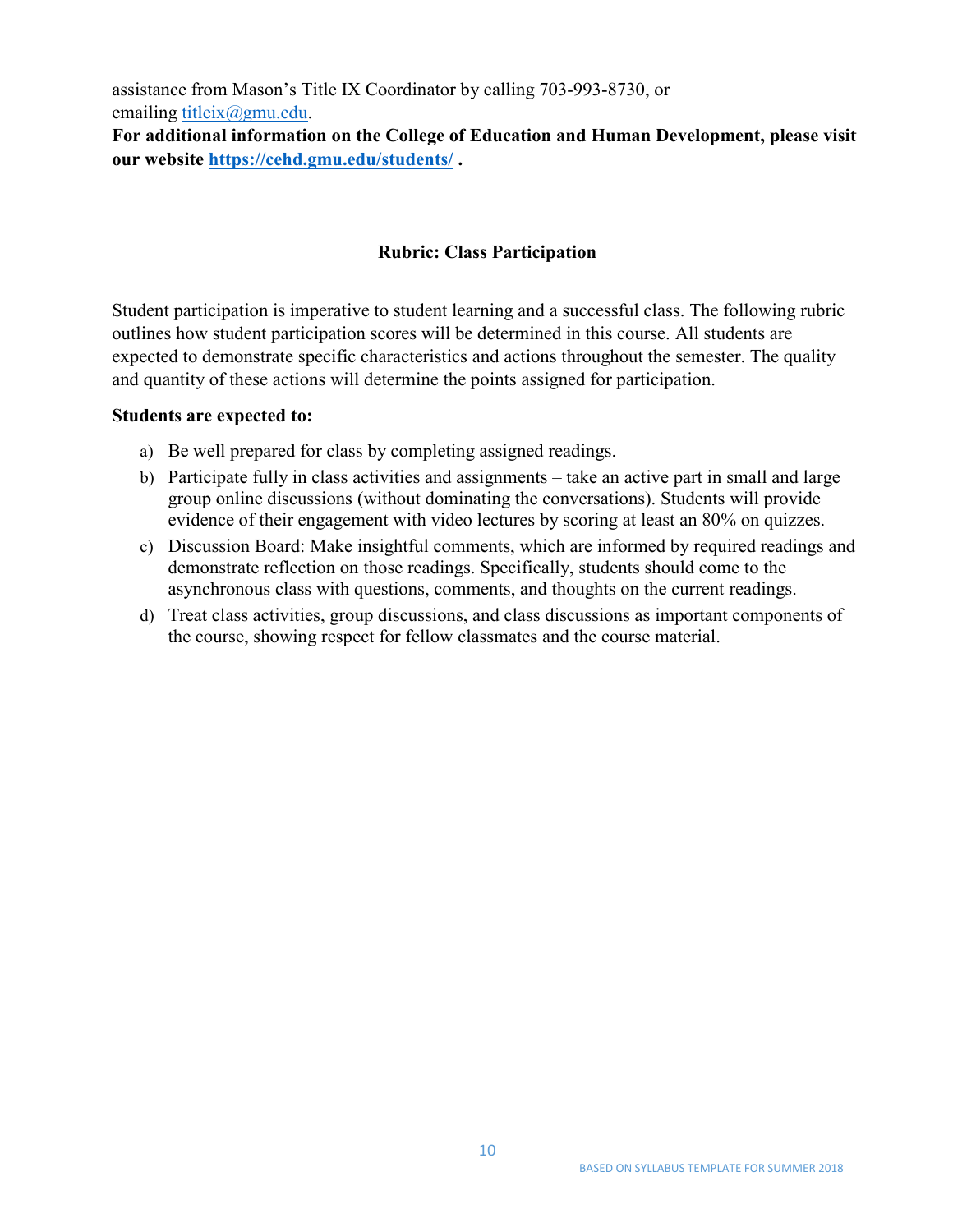| Criteria                                                                                                          | Outstanding                                                                                                         | Competent                                                                       | <b>Minimal</b>                                                                           | <b>Unsatisfactory</b>                                             |
|-------------------------------------------------------------------------------------------------------------------|---------------------------------------------------------------------------------------------------------------------|---------------------------------------------------------------------------------|------------------------------------------------------------------------------------------|-------------------------------------------------------------------|
|                                                                                                                   | (5)                                                                                                                 | (4)                                                                             | (3)                                                                                      | $(0 - 2)$                                                         |
| <b>Connections to</b><br><b>Coursework</b><br>Demonstrate<br>connections to<br>course concepts<br>in the analysis | The analysis<br>makes clear and<br>insightful<br>connections to<br>relevant course<br>concepts<br>(readings, video) | The analysis<br>makes adequate<br>connections to<br>relevant course<br>concepts | Analysis makes<br>some connections<br>to course concepts<br>that may not be<br>relevant. | Analysis does<br>not include<br>connections to<br>course concepts |
| <b>Analysis</b><br>Analyze the<br>scenario and<br>address the<br>questions                                        | Analysis is<br>thorough and<br>detailed; fully<br>addresses task<br>requirements                                    | Analysis is<br>complete and<br>adequately<br>addresses task<br>requirements     | Analysis is general<br>and addresses only<br>some aspects of<br>the task<br>requirements | Analysis is<br>incomplete or<br>missing.                          |

# **Rubric: Analysis of Teaching and Learning Scenarios**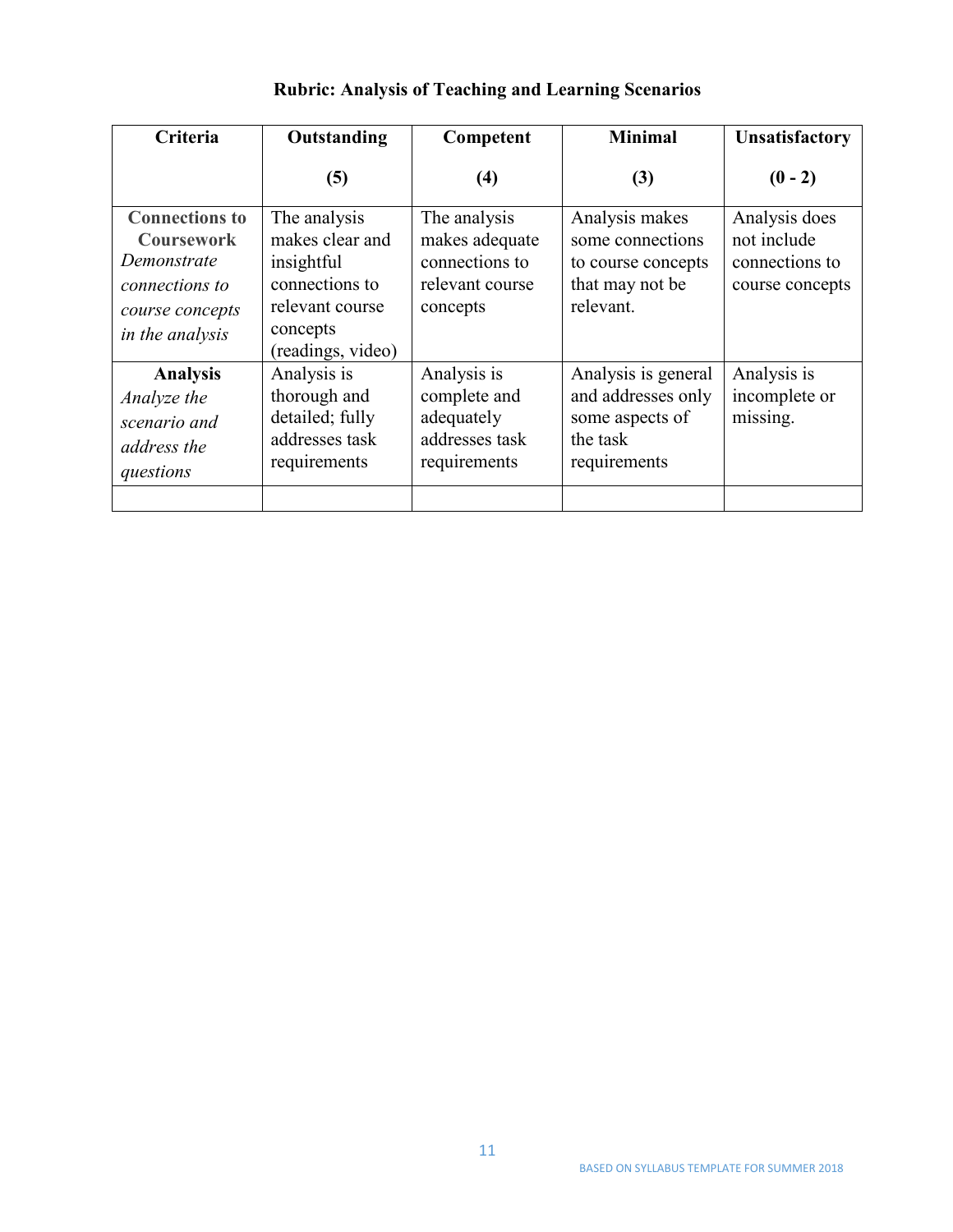|                                                    | Outstanding                                                                                                                                                                                                                                                                                   | Competent                                                                                                                                                                                                                                                                            | Minimal                                                                                                                                                                                                                                          | Unsatisfactory                                                                                                                                                               | Score |
|----------------------------------------------------|-----------------------------------------------------------------------------------------------------------------------------------------------------------------------------------------------------------------------------------------------------------------------------------------------|--------------------------------------------------------------------------------------------------------------------------------------------------------------------------------------------------------------------------------------------------------------------------------------|--------------------------------------------------------------------------------------------------------------------------------------------------------------------------------------------------------------------------------------------------|------------------------------------------------------------------------------------------------------------------------------------------------------------------------------|-------|
| Purposes of<br>data use (10<br>points)             | Articulates a<br>problem of<br>inquiry or<br>research/evaluati<br>on question that<br>can be addressed<br>using a data<br>inquiry cycle.<br>Question is<br>meaningful and<br>considers equity<br>related issues;<br>centered on<br>continuous<br>improvement                                  | Articulates a<br>problem of<br>inquiry or<br>research/evaluati<br>on question that<br>can be addressed<br>using a data<br>inquiry cycle.<br>Question is<br>meaningful and<br>considers equity<br>related issues                                                                      | Includes a<br>problem of<br>inquiry or<br>research/evaluati<br>on question that<br>cannot be<br>addressed fully<br>using a data<br>inquiry cycle;<br>question needs is<br>unclear; equity<br>related issues are<br>not adequately<br>considered. | Does not include<br>a problem of<br>inquiry or<br>research/evaluati<br>on question.                                                                                          |       |
| Data<br>sources (10<br>points)                     | Provides multiple<br>and diverse data<br>sources; data<br>sources are<br>connected to the<br>inquiry purpose;<br>clearly describes<br>technical<br>characteristics of<br>each data source.<br>Includes a<br>discussion of the<br>quality of data<br>including<br>strengths and<br>limitations | Provides relevant<br>and diverse data<br>sources; data<br>sources are<br>connected to the<br>inquiry purpose<br>describes<br>technical<br>characteristics of<br>each data sources<br>Includes a<br>discussion of the<br>quality of data<br>including<br>strengths and<br>limitations | Describes data<br>sources and<br>technical<br>characteristics<br>without sufficient<br>detail; only one<br>or two data<br>sources are<br>included; data<br>quality is not<br>addressed fully                                                     | Does not<br>describe data<br>sources or<br>includes data<br>sources not<br>connected to the<br>problem of<br>inquiry                                                         |       |
| Data<br>Manageme<br>nt Plan (10<br>points)         | Includes a<br>detailed<br>description of<br>data gathering<br>procedures and<br>data management<br>for all the data<br>described in the<br>data sources;<br>ethical<br>considerations are<br>described.                                                                                       | Includes a good<br>description of<br>data gathering<br>procedures and<br>data management<br>for all the data<br>described in the<br>data sources;<br>ethical<br>considerations are<br>described                                                                                      | Includes an<br>incomplete<br>description of the<br>data gathering<br>and management<br>procedures;<br>ethical<br>considerations are<br>not included                                                                                              | Does not include<br>a description of<br>the data<br>gathering and<br>management<br>procedures                                                                                |       |
| Technology<br>-based tools<br>$(5$ points)<br>Data | Provides a<br>detailed<br>description of<br>relevant<br>technology tools<br>that will be used<br>for data<br>gathering,<br>management, and<br>analysis.<br>Provides a                                                                                                                         | Provides a good<br>description of<br>relevant<br>technology tools<br>that will be used<br>for data<br>gathering,<br>management, and<br>analysis.<br>Provides an                                                                                                                      | Provides an<br>incomplete<br>description of<br>relevant<br>technology tools<br>that will be used<br>for data<br>gathering,<br>management, and<br>analysis.<br>Provides a plan                                                                    | Does not provide<br>or includes a<br>partial<br>description of<br>relevant<br>technology tools<br>for data<br>gathering,<br>management,<br>and analysis.<br>Does not provide |       |
| Analysis                                           | detailed plan for                                                                                                                                                                                                                                                                             | appropriate plan                                                                                                                                                                                                                                                                     | for data analysis                                                                                                                                                                                                                                | a plan for data                                                                                                                                                              |       |